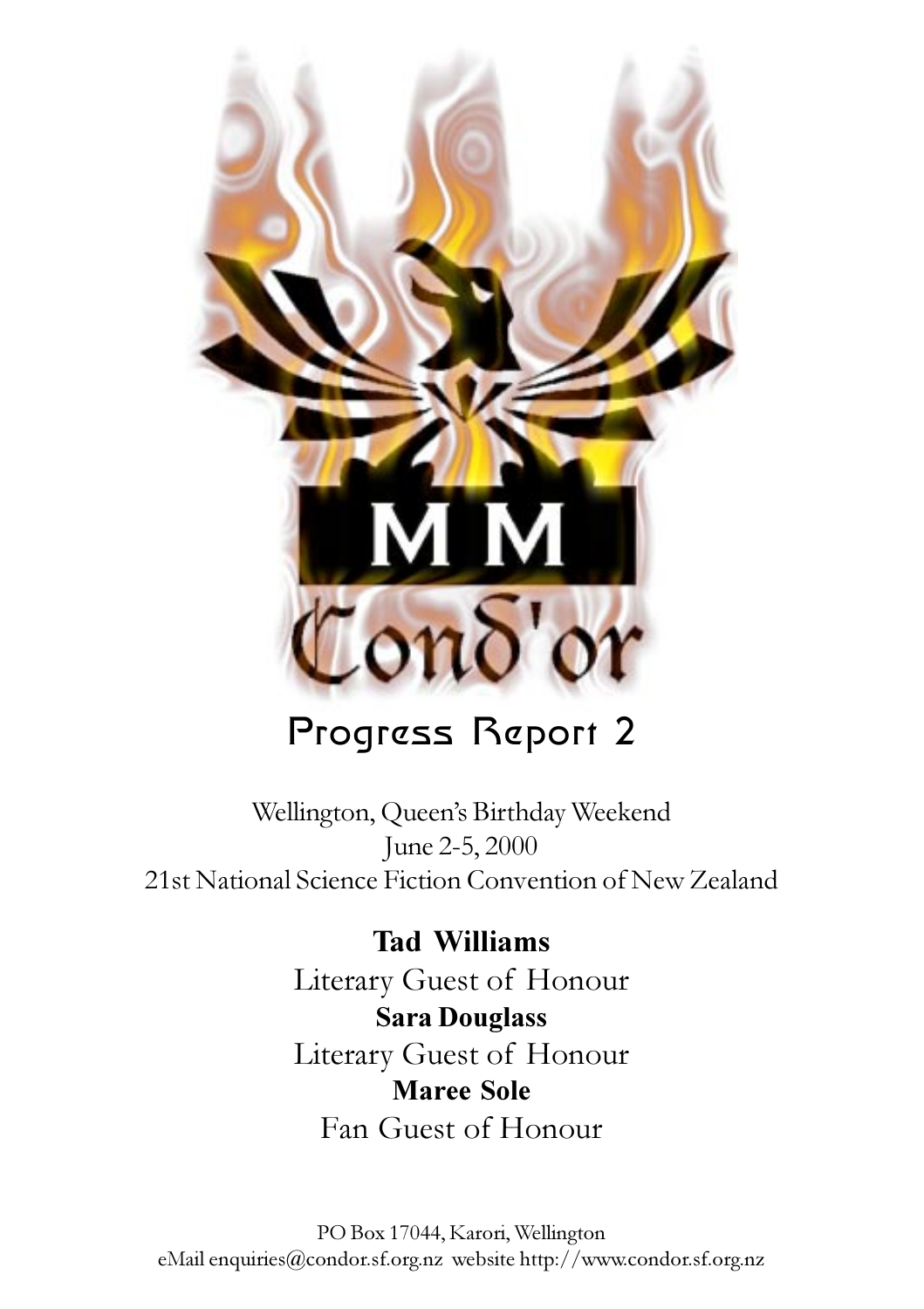

(To be sung to the tune of the Beverly Hillbillies theme song)

Come listen to my story about the Cond'Or con We have a hotel now and planning is full on Our three guests are confirmed but we're looking for some more If you come along too we'll have some fun for sure Hilarity, parties, famous guests, ya know

Well the next thing you know there's a price change going on From January 1 it costs more to go to con So get in early if you wanna see the show Our expenses are high and we need to get the dough Money that is, folding stuff, dosh even

We have a hotel, at the West Plaza we'll stay But there's lots of things close if you wanna get away We have some sessions planned, but we need your ideas too Send them to us and we'll see what we can do Programming, time wasting, fun and games

We have some competitions now and rules are in this book If you wanna have a go read on and take a look We hope to have some more real soon and spot prizes to boot It's gonna be just fun and we hope to have a hoot Prizes maybe, certificates definite

Well after that rousing introduction, let's get down to business.

Firstly we should let you know that there have been a few changes to the Con Com and for health reasons Daena Schofield has stepped down as Chair of the con. She will still be involved in aspects of organisation but Lynelle Howell, now has the great honour (mad delusion) of running the con. We thank Daena for all the hard work she has done up until now.

Moving on with the show, as you can see from our song we have had to increase prices due to rising costs so from January 1 it will cost \$70 to come to Cond'Or so be in quick. That's also a hint to the writers that if they want to come to con and enter the competitions at the cheaper price they should get in quick. (See the registration form at the back of the book).

We have lots of exciting ideas for the con but we also want your thoughts and ideas too. If you have a particular request or you want to run a discussion panel (we welcome any ideas) then let us know and we will see what we can do.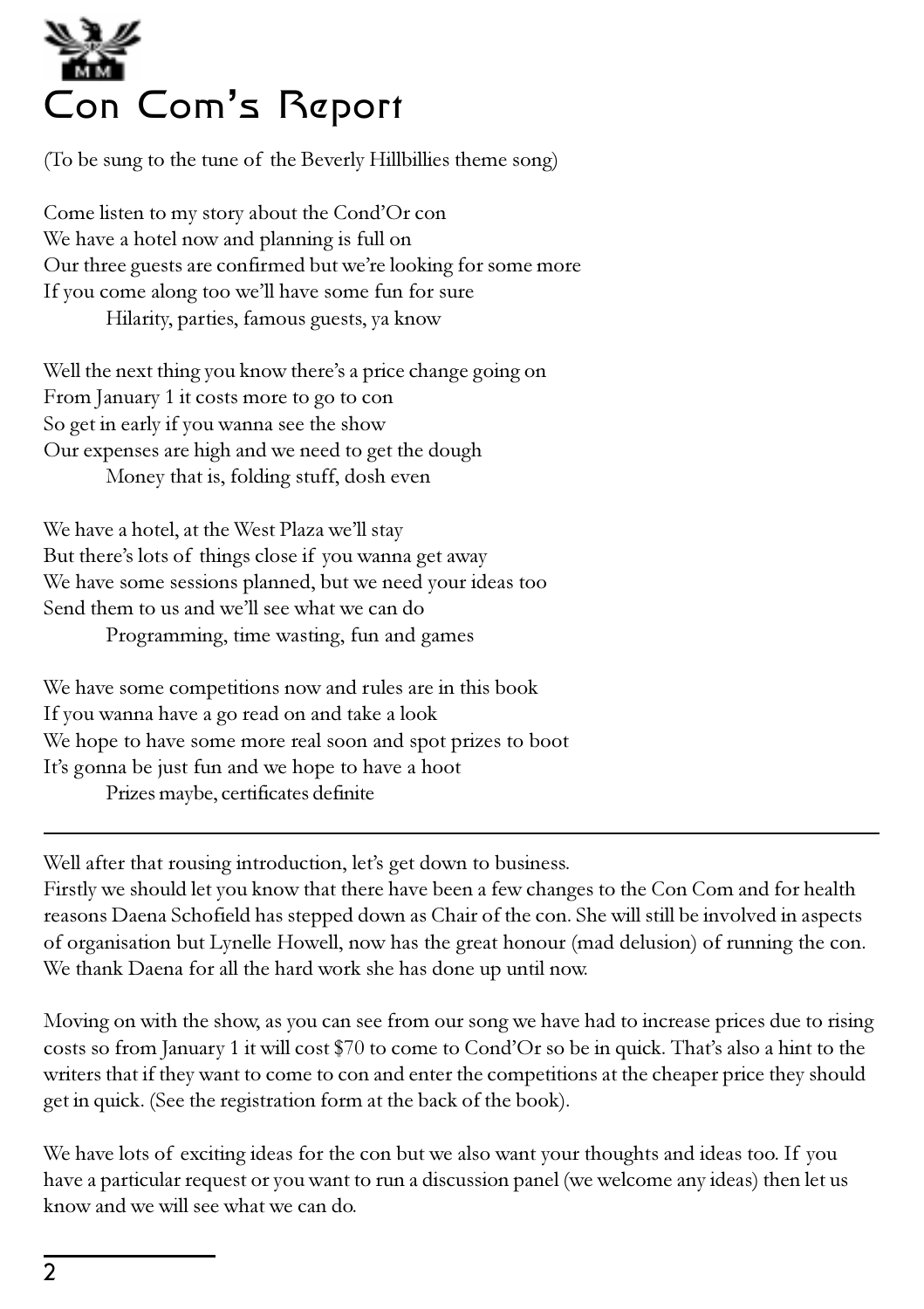

## Guests Tad Williams

#### Literary Guest of Honour

Tad is a well-known fantasy writer of many years and hails from the San Francisco Bay area. He has held many jobs in his lifetime, including hosting a radio show. As well as writing novels he is working on comic books and film scripts. His works include *Memory, Sorrow and Thorn*, and *Tailchasers Song*. He is currently working on *Otherland*, of which three books have been published. Book three is yet to be releasesd in New Zealand, bit it should be here soon. He is sure to be an entertaining guest when he appears at Cond'Or.





### Sara Douglass Literary Guest of Honour

Sara is an Australian born and bred medieval/fantasy writer with a number of books to her name, including her most recent nonfiction book *The Betrayal of Arthur,* has previously worked as a nurse but recently gave it up to attend to her gardening and writing. Her other works include *The Axis Trilogy*, *The Wayfarer Redemption, The Tower Moon* (short story) and the novel *Of Fingers and Foreskins*. She is sure to be a delight when she appears at Cond'Or.

### Maree Sole Fan Guest of Honour

Maree has been actively involved in the science fiction community for many years and is busily planning OdysseyCon in 2001. Maree has far too many acomplishments for us to list here but youre assured to laugh and be entertained with this guest. Reported to be dangerous near Trees and Nuclear Weapons, and able to organise books faster than the flash.

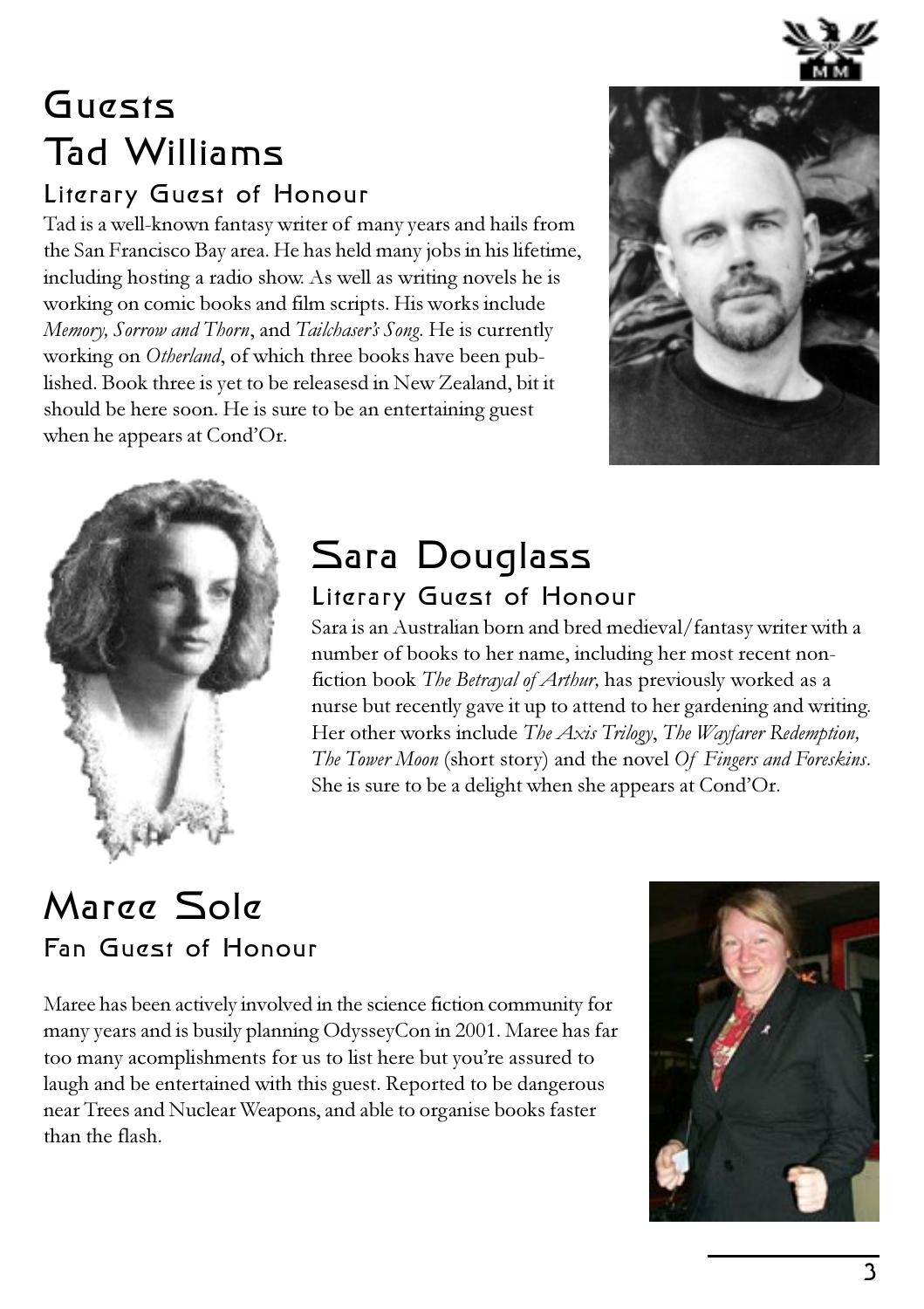Other Guests

We are hoping to get some New Zealand guests in during the convention from various fields. If you have anyone specific in mind, don't hesitate to get in touch with us. Because the convention scene is 21 years old, it would be good to get as many New Zealand guests at possible

## Charity

Cond'Or is supporting the Royal New Zealand Foundation for the Blind as its nominated charity. Any profits made from the con will be given to them to use to promote the participation of blind and visually impaired people in all aspects of life. Programmes where money could be used include the Guide Dog programme and the Talking Library Service.

## On the net

Yes we know the website has taken a while to get up but it's now bright beautiful and wonderful and full of all the information you might ever need to know. Keep an eye on it, as updates will happen regularly. Just in case you didn't catch the address it's **www.condor.sf.org.nz** 

## Dealers

We will be allowing space for amateur and pro dealers to sell their wares. For further information on costs get in contact with us.



360 Lambton Quay, Wellington Ph (04) 472 2080 Fax (04) 472 2081 e-mail dymockswellington@xtra.co.nz

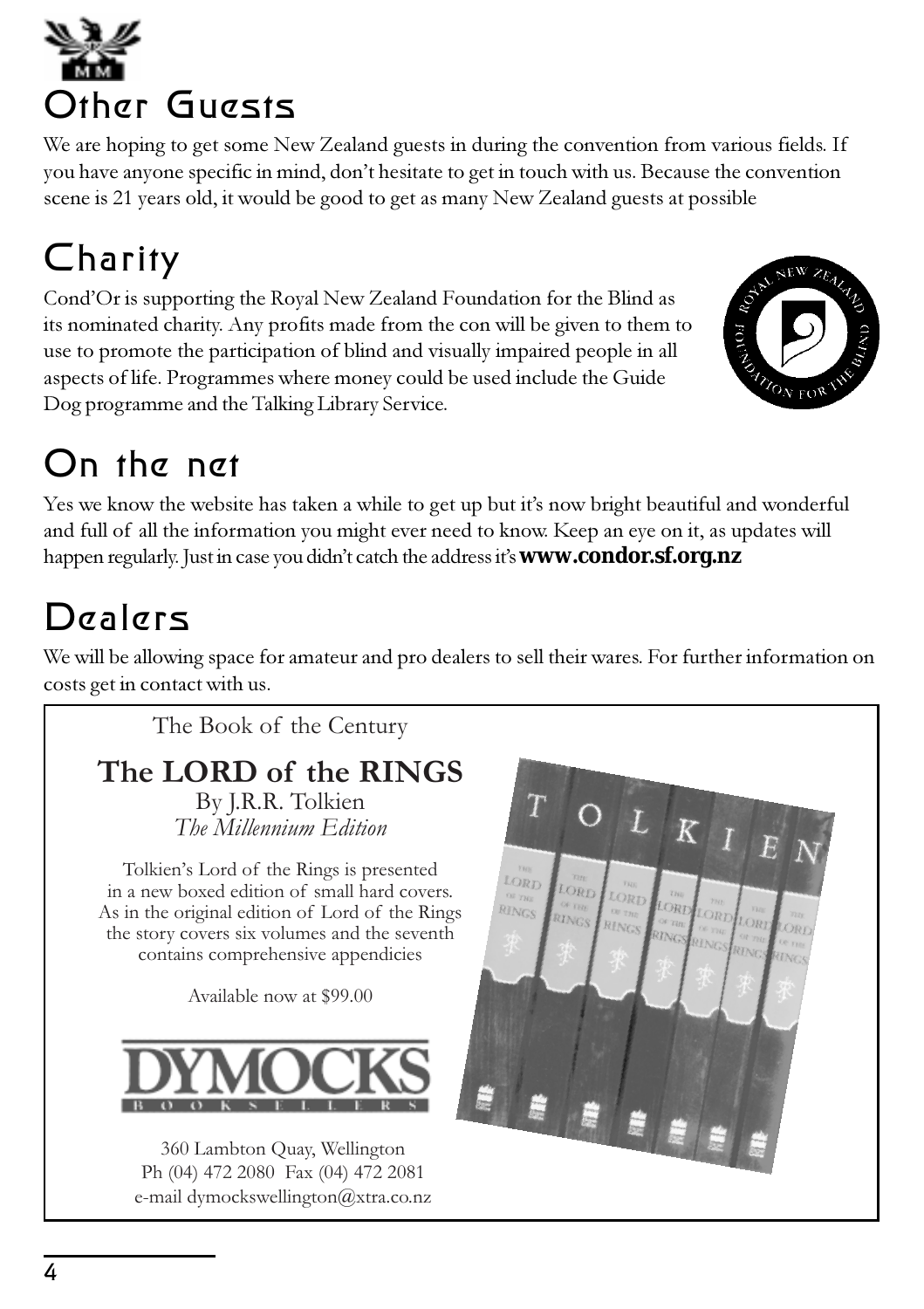

## The Hotel

We have confirmed the West Plaza Hotel, on Victoria Street as the convention site. It is just minutes from a variety of great restaurants, cafes and retail outlets with lots of stuff to interest SF and Fantasy fans.

The accommodation rates are :

**Standard (single, double, twin)**

 \$110 + GST per room, per night. (\$123.75 incl GST)  **Triple Room**

 \$130 + GST per room, per night. (\$146.25 incl GST)  **Suite**

\$150 + GST per room, per night. (\$168.75 incl GST)

All accommodation should be booked through Cond'Or. We have prebooked a number of rooms so be in quick to get your choice. All rooms require a deposit of the first night's fee which should be paid no later than March 29, 2000 (just so we can pay the bill).

## Masquerade

We plan to have a masquerade at Cond'Or this year. You will be marked on presentation or workmanship or both (please indicate on application form). Presentations can be up to two minutes long. We will also need (in writing) details of your name and how you want to be introduced. There will be application forms available at Cond'Or. We also want all attendees to wear a mask at the masquerade (not too many paper bags please). There will be opportunity to make one at the con.

## Banquet

The Banquet will be held as usual on the Sunday evening with a maximum of around 80 people able to attend. Although the menu has not been finalised the cost will be around \$30 per head. If you want to come to the banquet we suggest you get in early.



## **ARTY BEES BOOKS LTD.**

**17 COURTENAY PLACE WELLINGTON PHONE 385 1819**

*and*

## **BIZY BEES BOOKS**

**158 CUBA ST WELLINGTON PHONE 384 5339**

Artybees@actrix.gen.nz

Buy, Sell, Exchange Quality Pre-loved Books

**Specialists in 2nd Hand Science Fiction and Fantasy Books**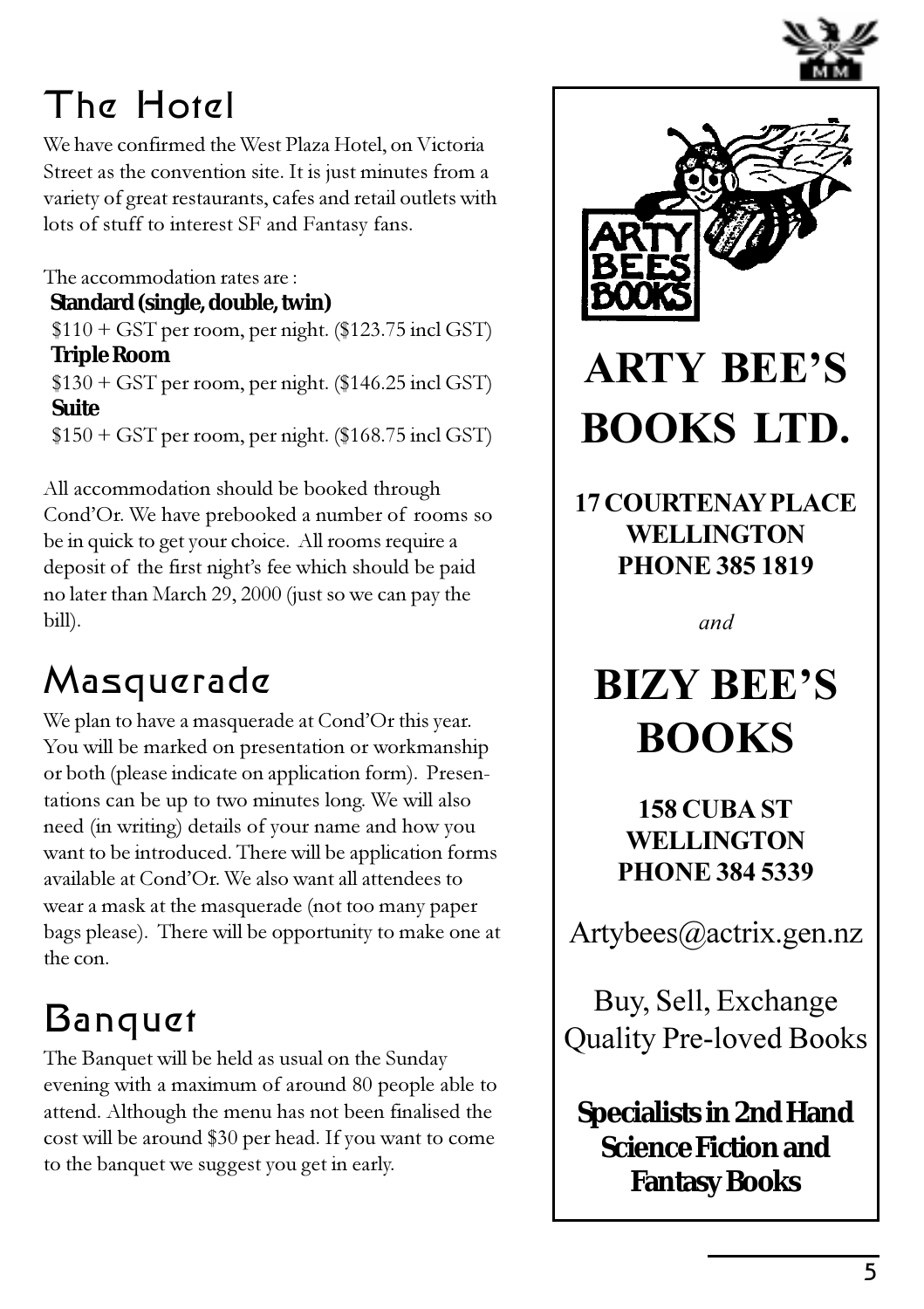# Cond**'**Or Writing Competitions

Take a gander at these! We decided this year's competitions will be a little different - instead of the usual open 'write anything you like' competitions, we've set you some specific challenges. We want to inspire you to create us some imaginative, unusual and entertaining new stories, instead of just sending us those creaky old dungers from your reject pile.

And now for the categories (drum roll please):

**Children's Story: a** fantasy/SF story, up to 1000 words, for 5-12 year olds.

#### **First Line:** "It was a dark and stormy knight."

That's your first line - now write the rest of a fantasy/ $SF$  story of up to 500 words (including that first line). The judge will pay special attention to how well your story uses the first line.

#### Title: "How I lost 300 kilos in One Week."

Write a SF/Fantasy story of up to 1000 words with this title. The judge will pay special attention to how well your story uses the title.

#### Now the rules part:

- All entrants must be paid members (either supporting or full) of Cond'Or.
- · All work entered must be your own original work and previously unpublished (that means not published **anywhere**, not even in fanzines).
- You may enter as many stories as you like, in any of the above three categories.
- · You are encouraged to submit your entry by e-mail. Put the story title, your pseudonym, your name and contact details in your e-mail text. The story itself, with the title and your pseudonym but **without** your real name or contact details, must be an attached file in RTF format (a separate file for each story, if youre submitting more than one). The front page of each story must indicate which of the three categories it is for. E-mail entries to competitions@condor.sf.org.nz
- · Alternatively, you may submit your entry by snail-mail. Each story must have a separate cover page with the story title, your pseudonym, your name and contact details on it. All entries must be typed on A4 paper. The story itself must not contain your real name or contact details, but the first page must include the title and your pseudonym and which of the three categories it is for. Post your entries to PO Box 17044, Karori, Wellington.
- · Entries must be received no later than April 30, 2000.
- Entries will not be returned, so don't send your one and only original copy.
- The judge's decision is final. No bribes. Not even chocolate.

#### The prizes:

Fame and fortune. The winning entry in each category will be published in the Con book for the enjoyment and enlightenment of all attendees. We also hope to line up a range or prizes for your enjoyment.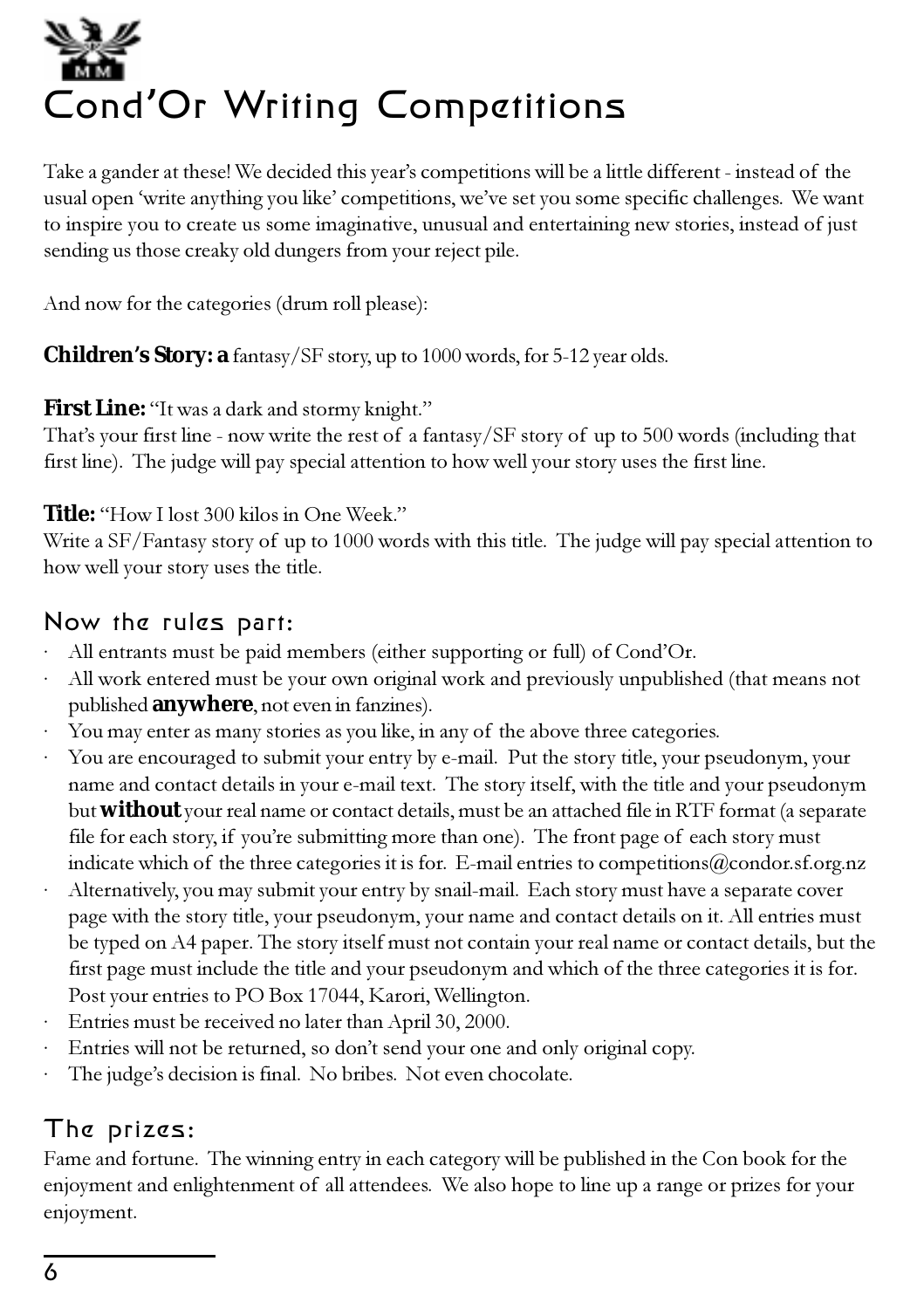

## Artwork competition

We hope your muse hits you and you enter the competition.

- The subject for the work should make use of the theme "New Zealand: Past, present and future, the merging of history and fantasy in the new millennium".
- · 2 categories of media will be accepted
- 3D i.e. patchwork, sculpture and modelling etc.
- 2D/still i.e. painting, photography and drawing etc.
- · A maximum of two entries per medium.
- All artwork is the responsibility of the artist and must be handed in on the first day of the convention, being Friday 2nd of June 2000.
- Cond'Or will not take any responsibility for artwork sent to us before this date as there is
	- A) Possibility of damage during transport
	- B) Possibility of damage during the period of time before Cond'Or
	- C) Lack of space to safely store artwork
- · All artwork will be on display at the convention and attendees will have the chance to vote on the piece they think is best, the winner of which will win a People's Choice award.
- A panel will judge the artwork and the judge's decisions are final. If you have any questions or queries about anything just get in touch with us.

## Birdy Competition

As you might have noticed there has also been a change to our birdy. At Conquest II there were a lot of comments about our birdy and its similarity to the Japan Airlines logo so we decided we needed a fresh new look. Isn't he pretty? Having said that he still needs a name

If you can think of a name for our winged friend (and we like it) you can win a special prize, which will be announced at Cond'Or. The website has an entry form for people online, or fill in the slots.

| First Name  |  |
|-------------|--|
| Second Name |  |
| Third Name  |  |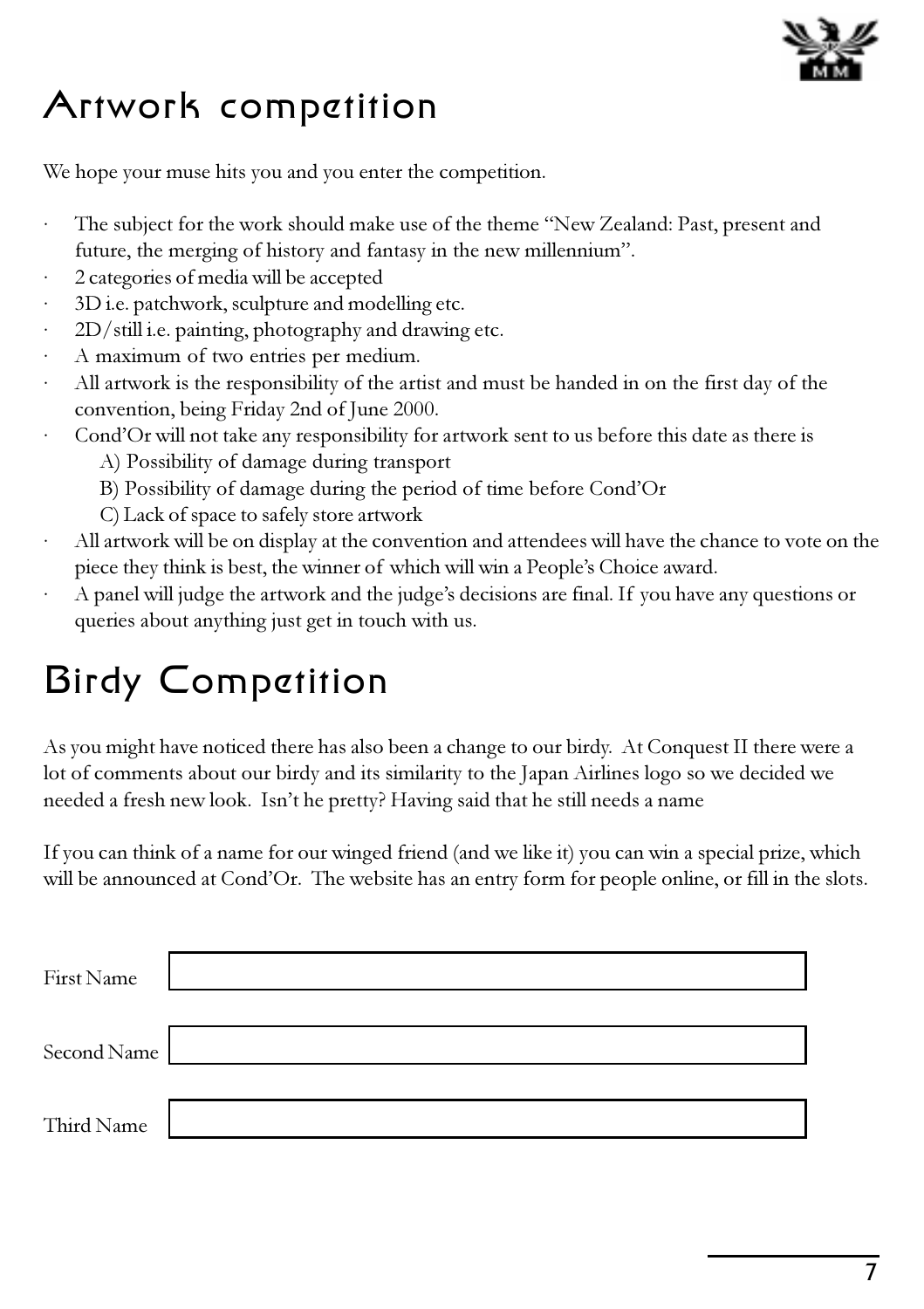## Video Competition Rules

Yes! We are holding a video competition which is being run and judged by Wayne Stables who has been in the visual effects industry for the past five years. He has worked on such projects as *The Frighteners* and *Contact*. He is currently working at Weta Productions on *Lord of the Rings*. He is also wrote the blurb and rules.

Videos should be at least one minute (or I'm going to think that you're cheap). They can be as long as you like, but I've got to warn you I'm going to fall asleep after 15 minutes (unless you're James Cameron or Ridley Scott).

If you're coming to the convention from another country where English is not spoken natively, then firstly thanks for coming along, and secondly I really need to understand any dialogue so that I don't miss any of your sparkling wit and razor sharp lines.

To enter you must be a member or supporting member of the convention. Remember - if youre not there then I can make fun of your epic, and no one will be around to stop me.

VHS tape only - no 8mm, digital Hi 8, SVHS or anything else that won't play on my Noel Leemings home VCR.

If you want to enter a photo to be published along with your winning masterpiece make sure it's black and white so that it will copy ok. Actually a photo would really help me because I would know who is likely to be angry at me if they don't win, and who to hit up for a beer if they do.

Content must be SF, Fantasy or Horror based.

The judge's decision is final.

All entries should be sent to our PO Box (17044, Karori, Wellington) to arrive no later than April 30, 2000. To receive your tape back at the end of the convention you need to send in with your entry a prepaid self-addressed envelope.

A cover sheet giving the title of the entry, your name and contact details, and your occupation should accompany your entry. You could also include a brief rave about your project, the budget, and the length of time it took to complete.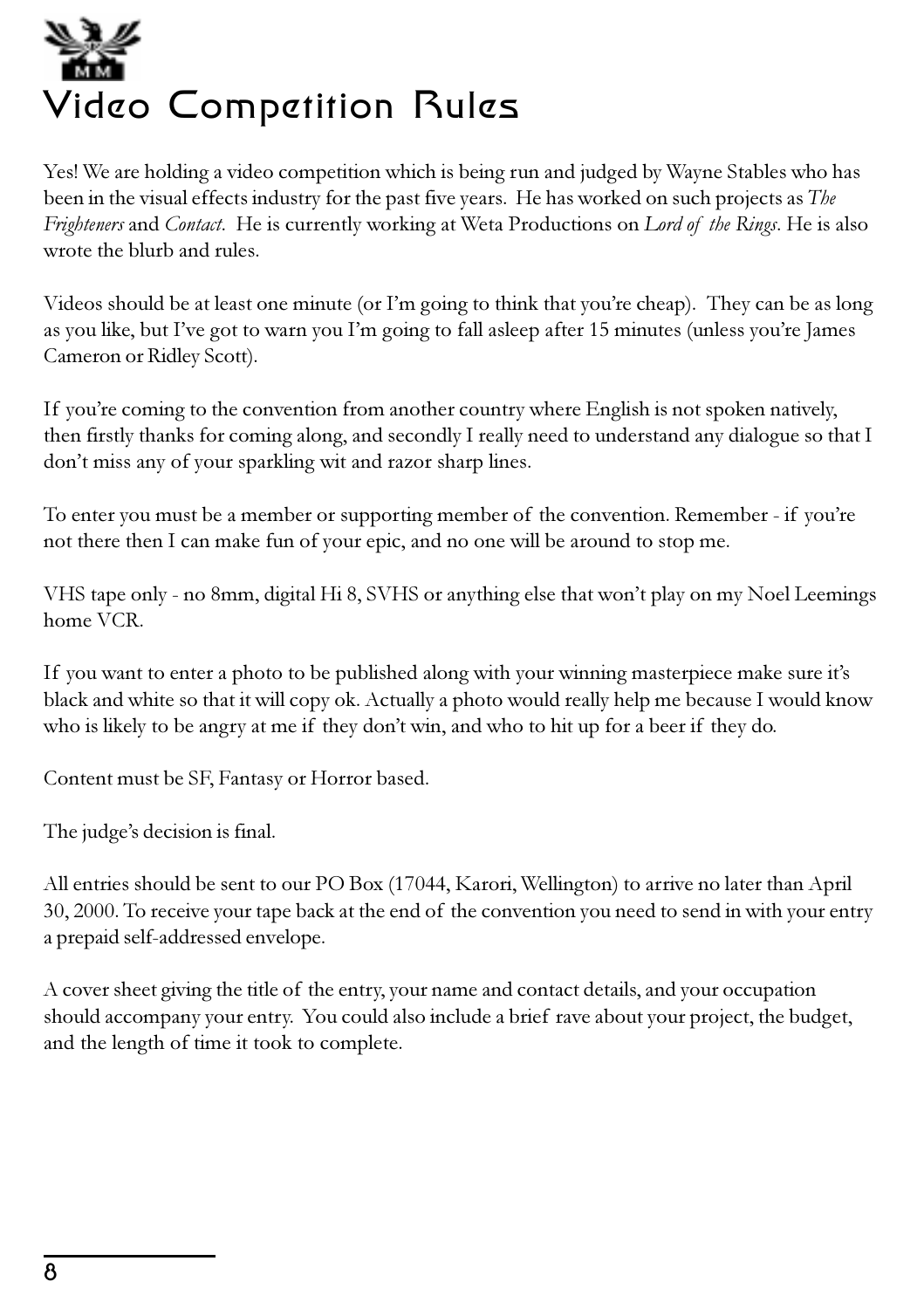

## Whitcoulls **312 Lambton Quay**

Wellington's Science Fiction and Fantasy leaders

> Weekly imports from the US Latest releases including Star Wars, Star Trek and Battletech  $\triangleright$  We will be at Cond'Or 2000







## **Whitcoulls**

312 Lambton Quay 4721921 hikitia@whitcoull.co.nz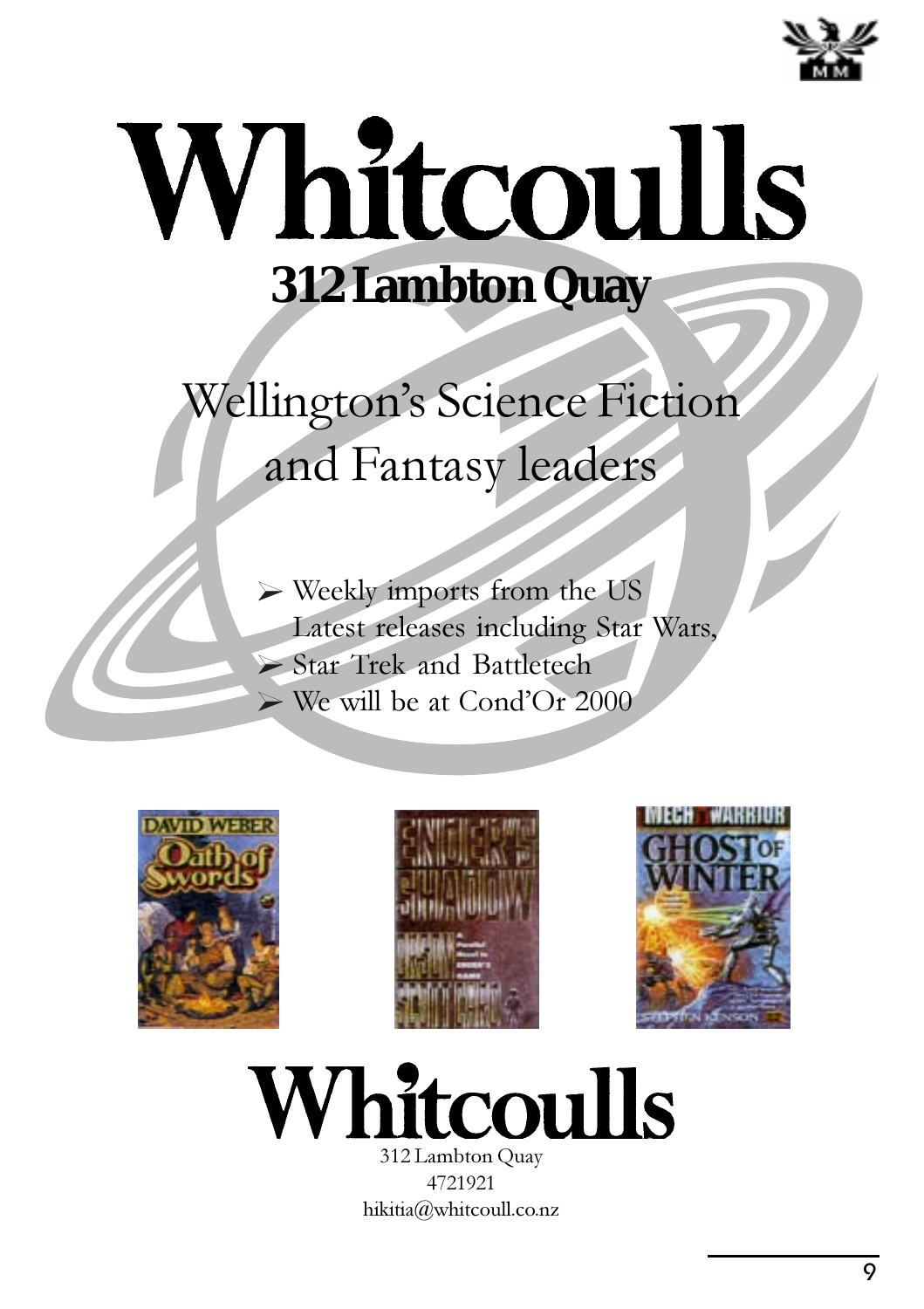

We thought we should take the time to introduce the Con Com, which has swelled in numbers and changed a little since we last sent out any information. The Con Com consists of: Lynelle Howell (general do-it-all) Chair Stephen Litten (the laid back one) treasurer Daena Schofield (Chesty) Guest Liaison David Thorne (Mousey) Tech-man John Knight (Australian connection) Mark Denholm (webborg) webmaster Tom Mason (The tall, cool sith-lord like one) sponsorship Most of us are contactable on the net so if there is anything specific you want to discuss with any of us feel free to contact us via the website or enquiries@condor.sf.org.nz

## Volunteers

Don't forget if you want to be involved in running a panel or just generally helping the Con Com out, just drop us a note and well gladly accept the help. Special thanks to everyone who has helped us out already.

## Programming

We have great ideas for programmed events including the usual raft of favourites and a few new ones besides. Here are some our proposed events; The Great Debate, theatresports, history of NZ fandom and SF, anime, auction, the quiz (x2: the regular one and a TV trivia quiz), writing panels, build a fantasy world (with Sara Douglass) plus the other ever popular favourites that make NZ cons what they are.

Because of the size of the hotel we also hope to have some outside excursions to such places as Laser Force (please indicate on your registration form as we need to get numbers together early) If there is anywhere in particular you would like to go then let us know.

## Thanks

We would like to thank our advertisers Dymocks, Whitcoulls and Bizzy Bees for their support in this issue. Thanks also to Tim Simpson who put this book together, Richard Manx for redesigning our birdy and Norman Cates for his unending advice which is helping us organise this epic event.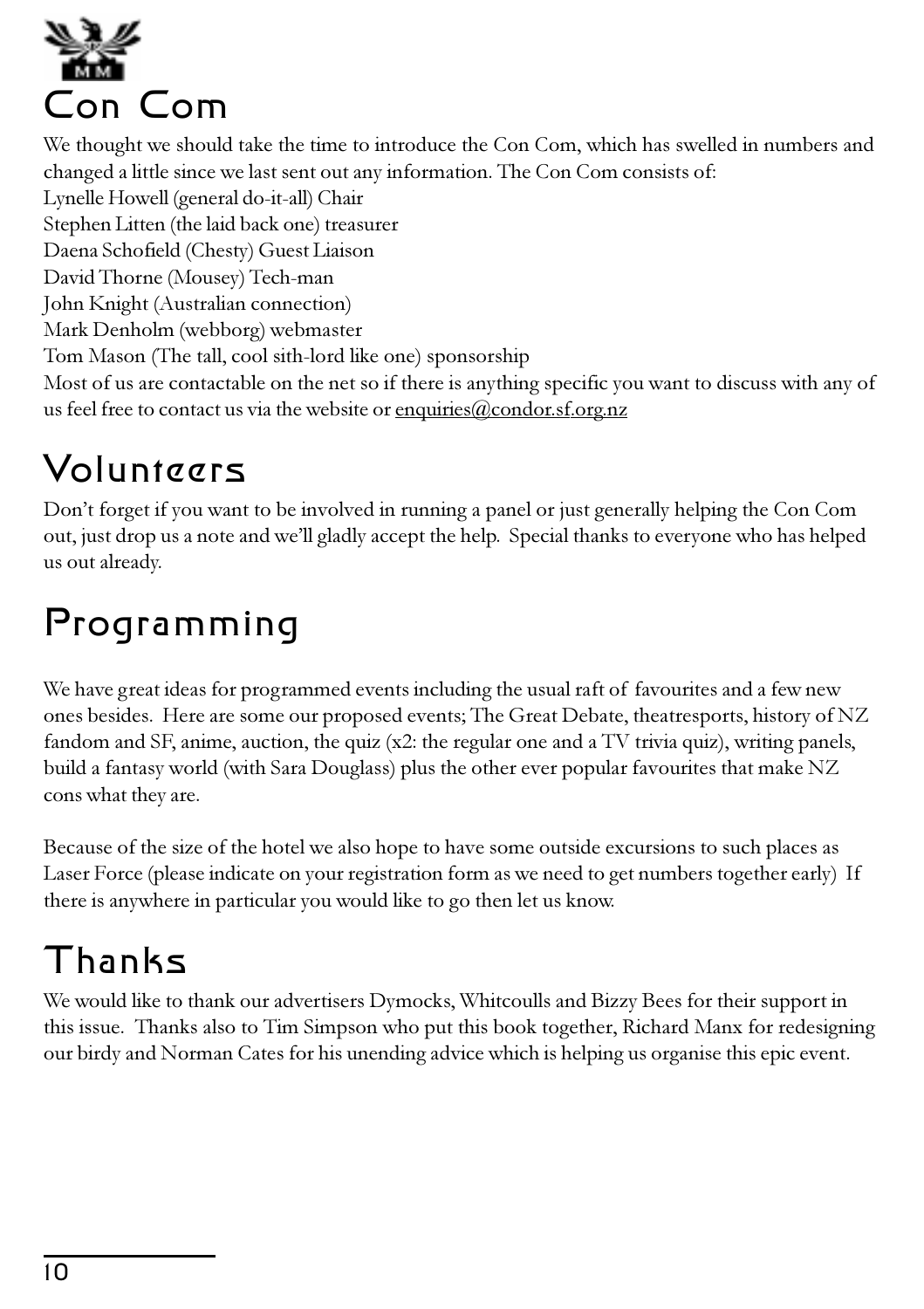

## Registration

Full: \$60 but the price will rise to \$70 on January 1, 2000. This decision has been made because of rising costs in the running of the convention.

You may also attend the convention on a daily basis with Saturday and Sunday being the most expensive because of the large numbers of activities on those days.

Prices are Friday \$10, Saturday \$30, Sunday \$30, Monday \$10.

Supporting: If you are unable to attend the convention but would still like to support us and get a con pack, then you can do so by paying \$20.

Furry Fans: The Furries are welcome to attend the con (with you in attendance of course because they simply couldn't look after themselves) for the princely sum of \$5. Each will receive their own badge.

### Registration Form

| Name                                                                        |  |
|-----------------------------------------------------------------------------|--|
| Fan Name                                                                    |  |
| Address                                                                     |  |
| City                                                                        |  |
| Country                                                                     |  |
| eMail                                                                       |  |
| Registration Type                                                           |  |
| <b>Full \$60</b>                                                            |  |
| Fri \$10<br>Sat \$30<br>Sun \$30<br>Mon \$10                                |  |
| Support \$20<br>Furry Fandom \$5                                            |  |
| Hotel Registration (indication only)                                        |  |
| Fri<br>Sat<br>Sun<br>Mon                                                    |  |
| Double<br>Twin<br>Triple<br>Suite<br>Type of Room                           |  |
| Sharing with (names)                                                        |  |
|                                                                             |  |
| Please find<br>other people (M/F/Don't Care) to share with me.              |  |
| Border<br>Hotel Area:<br>Party<br>Quiet                                     |  |
| I wish to participate in:                                                   |  |
| Laserforce<br>Art Competition<br>The Banquet (Costs to be finalised)        |  |
| Writers' workshop<br>Masquerade                                             |  |
| (note: must have full registration to attend the writers' workshop)         |  |
| All prices are \$NZ and include GST. Please make cheques payable to Cond'Or |  |